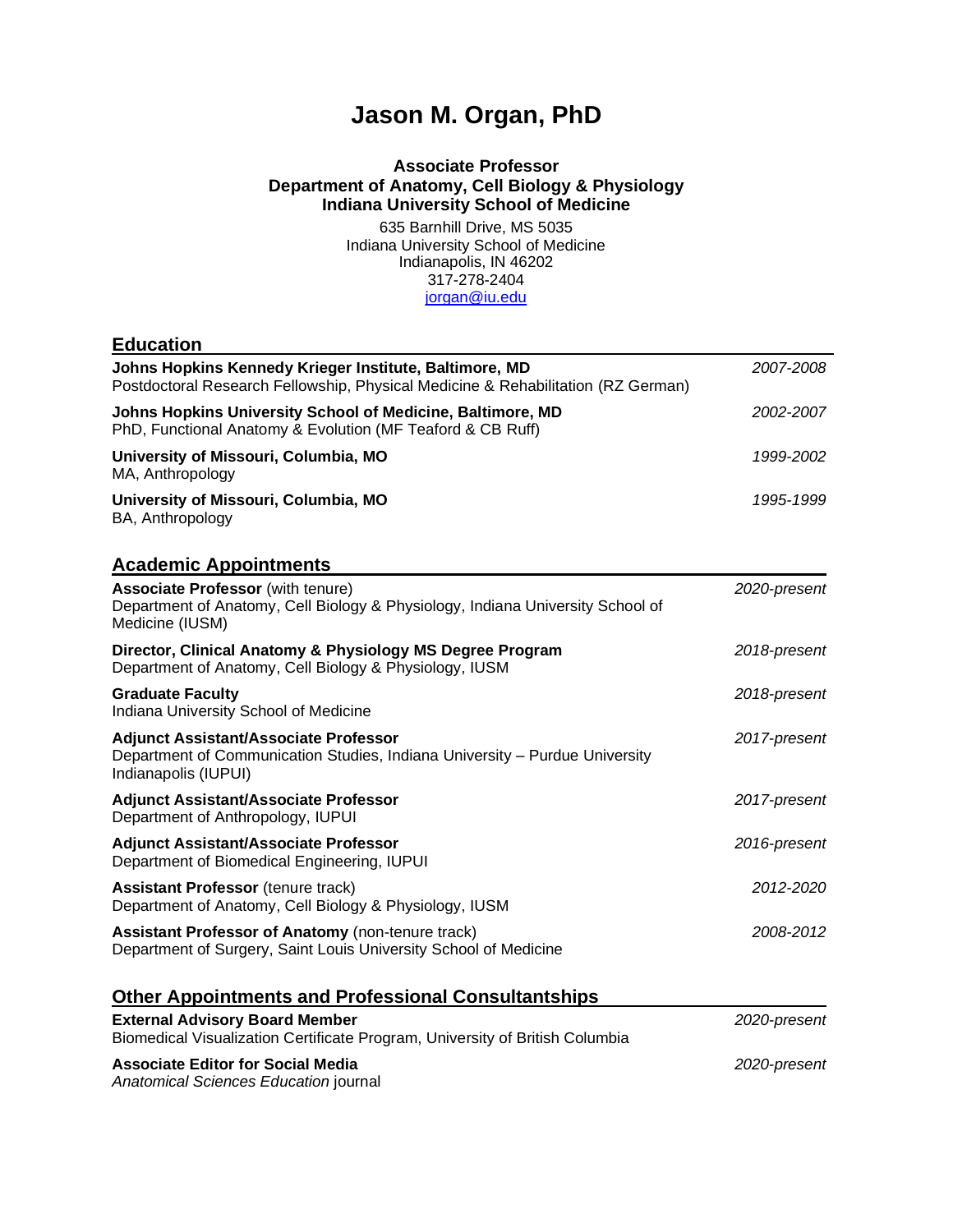| Co-Curator, Online Teaching Resources Community-AnatomyConnected<br>American Association for Anatomy                                                    | 2020-present |
|---------------------------------------------------------------------------------------------------------------------------------------------------------|--------------|
| <b>Organizer and Trainer, Science Communication Boot Camp</b><br>American Association for Anatomy                                                       | 2019-present |
| <b>Co-Editor and Writer</b><br>Public Library of Science (PLOS) Science Communication Blog (scicomm.plos.org)                                           | 2017-present |
| Director and Educator, IUSM Dept of Anatomy, Cell Biology & Physiology Exhibit<br>Celebrate Science Indiana (Indiana's premier annual science festival) | 2017-present |
| <b>Editorial Board Member</b><br>Anatomical Record journal                                                                                              | 2012-present |
| <b>Elected Member, Board of Directors</b><br>American Association for Anatomy (AAA)                                                                     | 2016-2019    |
| <b>Research Collaborator</b><br>Division of Mammals, Smithsonian National Museum of Natural History, Washington, DC                                     | 2010-2013    |

# **Honors and Awards**

| Induction into Faculty Academy for Excellence in Teaching (FACET), Indiana University | 2021      |
|---------------------------------------------------------------------------------------|-----------|
| <b>Trustees' Teaching Award, IUSM</b>                                                 | 2021      |
| Seifert Anatomical Sciences Statewide Outstanding Educator Award, IUSM                | 2019      |
| Basmajian Award for Excellence in Education & Research, AAA                           | 2018      |
| Prestigious External Award Recognition (PEAR Award) recipient, IUPUI                  | 2018      |
| <b>Trustees' Teaching Award, IUSM</b>                                                 | 2018      |
| <b>Short-Term Visiting Scholarship, AAA</b>                                           | 2013      |
| Keith & Marion Moore Early Career Anatomist Publication Award, AAA                    | 2011      |
| <b>Early Career Faculty Travel Award, AAA</b>                                         | 2011      |
| National Institutes of Health (NIH) Loan Repayment Program Recipient                  | 2008-2010 |
| NIH Ruth Kirschstein National Research Service Award Postdoctoral Fellowship          | 2007-2008 |
| <b>Student Travel Award, AAA</b>                                                      | 2006      |
| Mildred Trotter Prize, American Association of Physical Anthropologists               | 2006      |

# **Grants**

| <b>Active Grants:</b>                                                                                                                                                                                                         |           |
|-------------------------------------------------------------------------------------------------------------------------------------------------------------------------------------------------------------------------------|-----------|
| <b>American Association for Anatomy</b><br>Innovations Program - AAA Science Communication Bootcamp<br>(\$50,000; J Organ, Principal Investigator [PI]; K Hoffmann-Longtin, Co-PI)                                            | 2018-2021 |
| <b>Completed Grants:</b>                                                                                                                                                                                                      |           |
| <b>Anatomical Society</b>                                                                                                                                                                                                     | 2020      |
| Public Engagement and Outreach Grant: Anatomical Models for Use at Annual Celebrate<br>Science Indiana Exhibit in Anatomy, Cell Biology & Physiology<br>(£264; J Organ, PI) – returned due to COVID                           |           |
| <b>IUPUI Center for Teaching and Learning</b><br>Flipping classrooms in graduate anatomical sciences courses<br>(\$9,670; J Organ, PI; A Deane, Co-PI)                                                                        | 2019-2020 |
| IU Consortium for the Study of Religion, Ethics, and Society<br>Reflecting on 75 years since the liberation of Auschwitz: the lasting impact of the Nazi<br>regime on medical research<br>(\$6,000; A Comer, J Organ, Co-Pls) | 2019-2020 |
| <b>IU Consortium for the Study of Religion, Ethics, and Society</b>                                                                                                                                                           | 2019-2020 |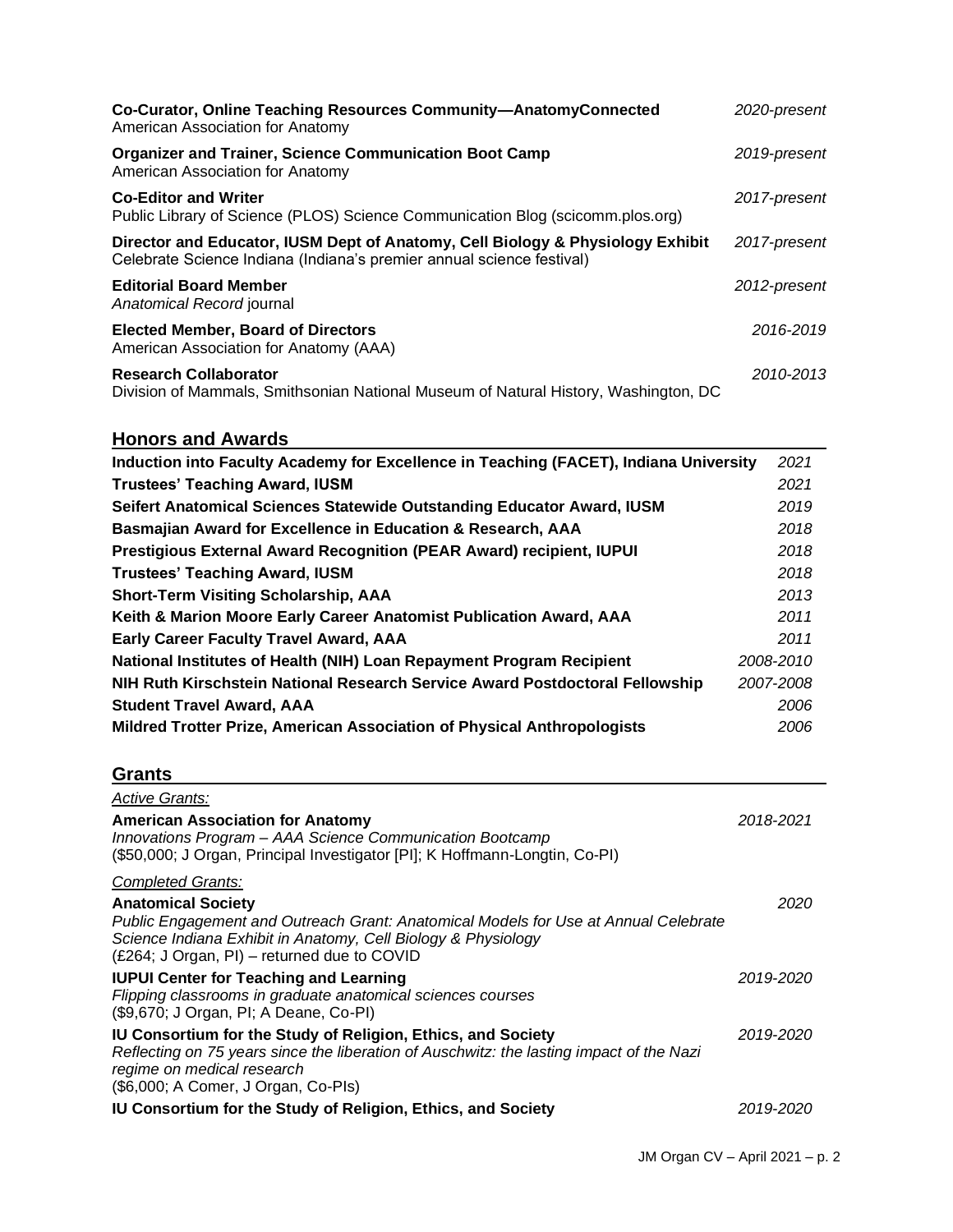| A Faith Leader and a Scientist Walk into a Bar: Building Productive Conversations about<br><b>Faith and Science</b>                                                                                                                                               |           |
|-------------------------------------------------------------------------------------------------------------------------------------------------------------------------------------------------------------------------------------------------------------------|-----------|
| (\$6,000; K Hoffmann-Longtin, J Organ, M Wininger, K Ridley-Merriweather, Co-PIs)                                                                                                                                                                                 |           |
| <b>Indiana Center for Musculoskeletal Health</b><br>Pannexin 1 in bone and muscle crosstalk (\$50,000; L Plotkin, A Bruzzaniti, T Zimmers, J<br>Organ, Co-Pls)                                                                                                    | 2017-2018 |
| <b>National Institutes of Health</b><br>Muscle progenitor cell-based implants for dynamic laryngeal muscle reconstruction<br>(R01DC014070; \$244,121 subcontract; S Halum, PI; J Organ, Co-I)                                                                     | 2015-2017 |
| <b>Indiana University Collaborative Research Grants</b><br>Modulating the cellular and structural mechanisms underlying craniofacial development in<br>Osteogenesis Imperfecta (\$72,500; J Organ, PI; R Menegaz, Co-PI)                                          | 2016-2017 |
| <b>IUPUI Center for Teaching and Learning</b><br>Curriculum enhancement grant: graduate minor in communicating science (\$30,000; K<br>Hoffmann-Longtin, M Wininger, J Organ, Co-PIs)                                                                             | 2016-2017 |
| Ralph W. and Grace M. Showalter Research Trust Fund<br>Enhancing skeletal mechanical properties in Osteogenesis Imperfecta (\$60,000; J Organ,<br>PI)                                                                                                             | 2015-2016 |
| National Skeletal Muscle Research Center<br>Hindlimb muscle function and quality in a rat model of progressive kidney disease<br>(\$25,000; J Organ, PI)                                                                                                          | 2014-2015 |
| <b>National Institutes of Health</b><br>Enhancing bone strength using combination drug therapy (R01AR062002; \$2,287,110; M<br>Allen, PI; J Organ, Co-I)                                                                                                          | 2012-2014 |
| <b>IUPUI Biomechanics and Biomaterials Research Center</b><br>Biomechanical effects of low-intensity, multi-directional loading on bone and muscle<br>growth (\$10,000; J Organ, PI; J Wallace, Co-PI)                                                            | 2014      |
| Saint Louis University President's Research Fund<br>Dental and skeletal analysis of archaeological remains in the medieval British Isles<br>(\$25,000; J Organ, PI; T Finan, Co-PI)                                                                               | 2010-2011 |
| <b>National Science Foundation</b><br>Doctoral dissertation improvement: the functional anatomy of prehensile and<br>nonprehensile tails: internal architecture of caudal vertebrae and musculature (\$11,992; M<br>Teaford, Faculty PI; J Organ, Student, Co-PI) | 2006-2007 |
|                                                                                                                                                                                                                                                                   |           |

# **Professional Societies**

| <b>Anatomical Society</b>                           | 2018-present |
|-----------------------------------------------------|--------------|
| American Association for the Advancement of Science | 2016-present |
| Society for Integrative and Comparative Biology     | 2011-present |
| Sigma Xi Research Society                           | 2005-present |
| American Association for Anatomy                    | 2004-present |
| American Association of Physical Anthropologists    | 2000-present |
| American Society of Biomechanics                    | 2014-2015    |
| American Society for Bone and Mineral Research      | 2013-2015    |
| American Association of Clinical Anatomists         | 2009-2011    |

# **Refereed Publications**

## **Functional & Evolutionary Anatomy Research**

*Journal Articles in Functional & Evolutionary Anatomy:*

**1.** Rupert JE, Joll JE, Elkhatib W, **Organ JM**. 2018. Mouse hind limb skeletal muscle functional adaptation in a simulated fine branch arboreal habitat. Anat Rec 301:434-440.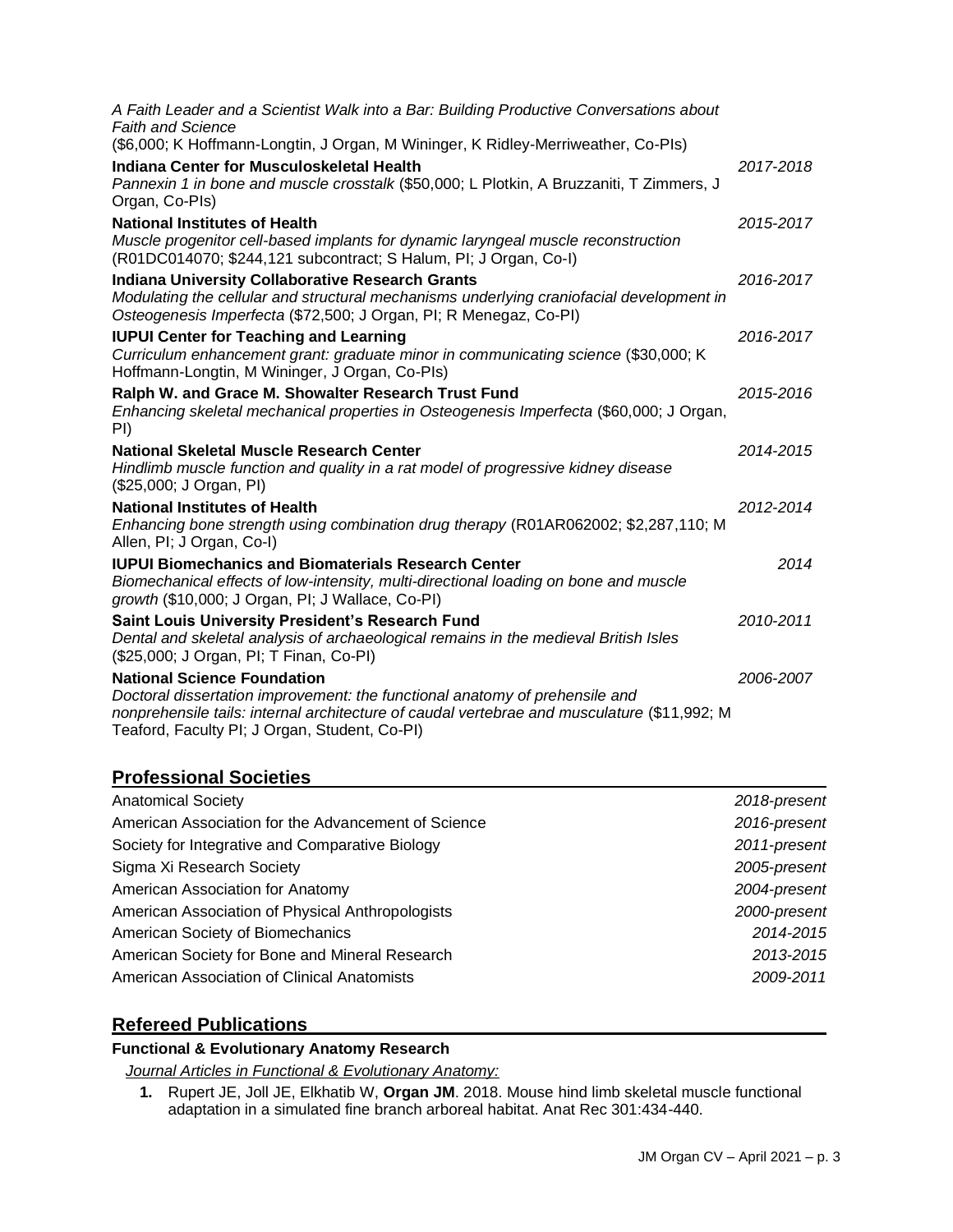- **2.** Patel BA, **Organ JM**, Jashashvili T, Bui SH, Dunsworth HM. 2018. Ontogeny of hallucal metatarsal rigidity and shape in the rhesus monkey (*Macaca mulatta*) and chimpanzee (*Pan troglodytes*). J Anat 232:39-53.
- **3.** Rupert JE, Rose JA, **Organ JM**, Butcher MT. 2015. Forelimb muscle architecture and myosin isoform composition in the groundhog (*Marmota monax*). J Exp Bio 218:194-205. PMID: 25452499.
- **4.** Deane AS, Russo GA, Muchlinski MN, **Organ JM**. 2014. Caudal vertebral body articular surface morphology correlates with functional tail use in anthropoid primates. J Morphol 275:1300-1311. PMID: 24916635. [http://hdl.handle.net/1805/4533.](http://hdl.handle.net/1805/4533)
- **5.** Patel BA, Ruff CB, Simons ELR, **Organ JM**. 2013. Humeral cross-sectional shape in suspensory primates and sloths. Anat Rec 296:545-556. PMID: 23408647.
- **6. Organ JM**, Lemelin P. 2011. Tail architecture and function of *Cebupithecia sarmientoi*, a Middle Miocene platyrrhine from La Venta, Colombia. Anat Rec 294:2013-2023. PMID: 22042718.
- **7. Organ JM**, Muchlinski MN, Deane AS. 2011. Mechanoreceptivity of prehensile tail skin varies between ateline and cebine primates. Anat Rec 294:2064-2072. PMID: 22042733.
- **8. Organ JM**. 2010. Structure and function of platyrrhine caudal vertebrae. Anat Rec 293:730-745. PMID: 20235328.
- **9. Organ JM**, DeLeon VB, Wang Q, Smith TD. 2010. From head to tail: new models and approaches in primate functional anatomy and biomechanics. Anat Rec 293:544-548. PMID: 20235310.
- **10.** Sylvester AD, **Organ JM**. 2010. Curvature scaling in the medial tibial condyle of large bodied hominoids. Anat Rec 293:671-679. PMID: 20235323.
- **11. Organ JM**, Teaford MF, Taylor AB. 2009. Functional correlates of fiber architecture of the lateral caudal musculature in prehensile and nonprehensile tails of the Platyrrhini (Primates) and Procyonidae (Carnivora). Anat Rec 292:827-841. PMID: 19402068
- **12. Organ JM**, Ward CV. 2006. Contours of the hominoid lateral tibial condyle with implications for *Australopithecus*. J Hum Evol 51:113-127. PMID: 16563467.
- **13. Organ JM**, Ruff CB, Teaford MF, Nisbett RA. 2006. Do mandibular cross-sectional properties and dental microwear give similar dietary signals? Am J Phys Anthropol 130:501-507. PMID: 16425187.
- **14. Organ JM**, Teaford MF, Larsen CS. 2005. Dietary inferences from dental occlusal microwear at Mission San Luis de Apalachee. Am J Phys Anthropol 128:801-811. PMID: 16134151.

#### *Invited Book Chapters in Functional & Evolutionary Anatomy:*

- **15.** Burr DB, **Organ JM**. 2017. Postcranial skeletal development and its evolutionary implications. In: CJ Percival and JT Richtsmeier, eds. *Building Bones: Studies of Bone Growth in Anthropology*. Cambridge: Cambridge University Press, pp 178-174.
- **16. Organ JM**. Tail anatomy. In: A Fuentes, editor. *The International Encyclopedia of Primatology.*  New York: Wiley-Blackwell, pp 1-2.
- **17. Organ JM.** Dermatoglyphics. In: A Fuentes, editor. *The International Encyclopedia of Primatology*. New York: Wiley-Blackwell, pp 1-3.
- **18.** Burrows AM, **Organ JM**. 2017. Prosimian locomotion. In: J Vonk, T Shackelford, editors. *Encyclopedia of Animal Cognition and Behavior*. New York: Springer, pp 1-9.

#### **Biomedical Musculoskeletal Biomechanics Research**

*Journal Articles in Biomedical Musculoskeletal Biomechanics:*

**1.** Menegaz RA, Ladd SH, **Organ JM**. 2020. Craniofacial allometry in the OIM-/- mouse model of osteogenesis imperfecta. The FASEB Journal 34: 10850-10859. PMID: 32592291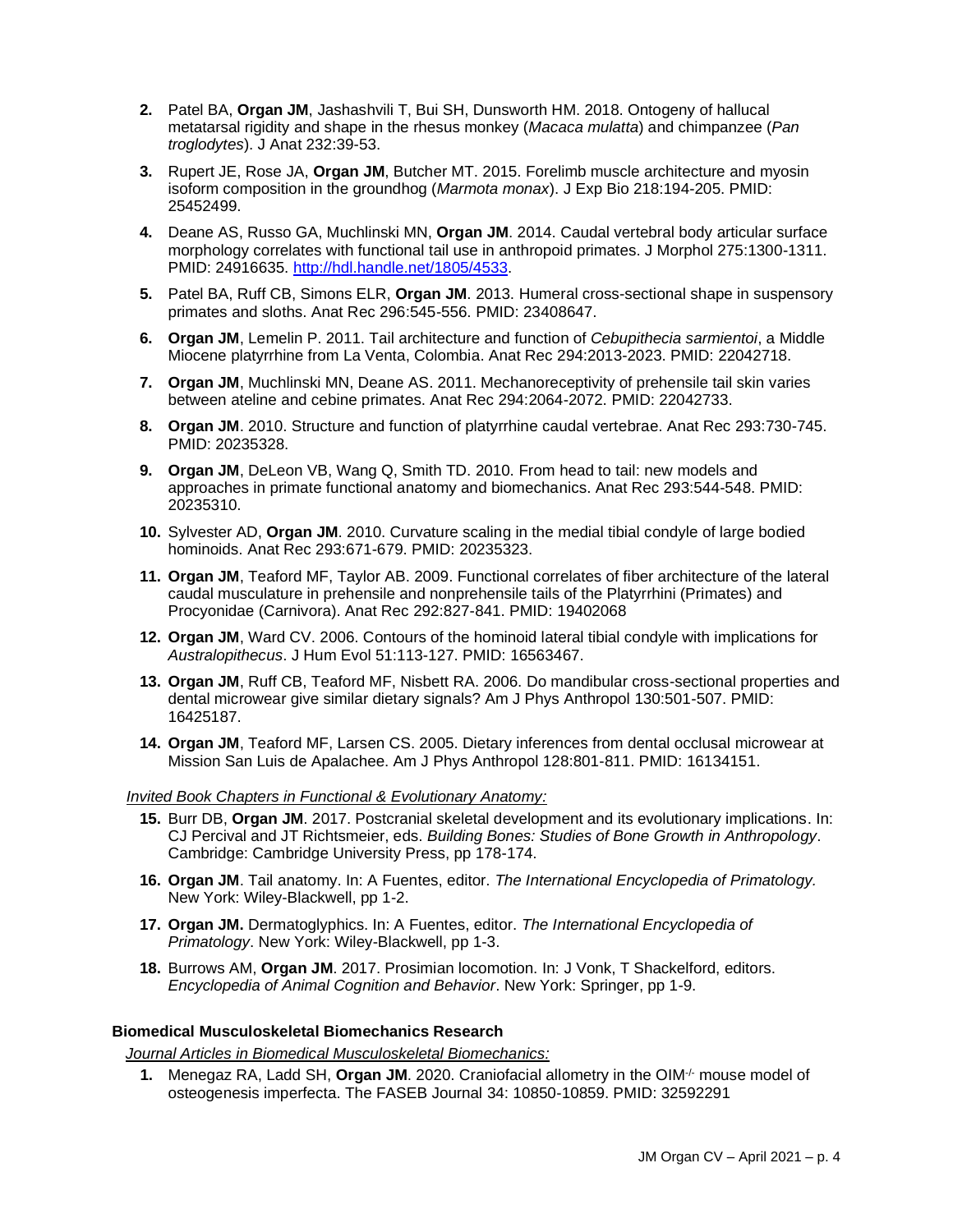- **2.** Berman AG, **Organ JM**, Allen MR, Wallace JM. 2020. Muscular contraction induces osteogenic levels of cortical bone strain despite muscle weakness in a mouse model of Osteogenesis Imperfecta. Bone 132:115061. [https://doi.org/10.1016/j.bone.2019.115061.](https://doi.org/10.1016/j.bone.2019.115061) PMID: 31805389
- **3. Organ JM**, Allen MR, Myers-White A, Elkhatib W, O'Neill KD, Chen NX, Moe SM, Avin KG. 2018. Effects of treadmill running in a rat model of chronic kidney disease. Biochem Biophys Rep 16:19- 23. PMCID: PMC6140622
- **4.** Allen MR, McNerny E, Aref M, **Organ JM**, Newman CL, McGowan B, Jang T, Burr DB, Brown DM, Hammond M, Territo PR, Lin C, Persohn S, Jiang L, Riley AA, McCarthy BP, Hutchins GD, Wallace JM. 2017. Effects of combination treatment with Alendronate and Raloxifene on skeletal properties in a beagle dog model. PLoS ONE 12(8): e0181750. PMCID: PMC5549927
- **5.** Sato AY, Richardson D, Cregor M, Davis HM, Au ED, McAndrews K, Zimmers TA, **Organ JM**, Peacock M, Plotkin LI, Bellido T. 2017. Glucocorticoids induce bone and muscle atrophy by tissue-specific mechanisms upstream of E3 ubiquitin ligases. Endocrinology 58:664-677. PMID: 28359087
- **6.** Baum R, Sharma S, **Organ JM**, Jakobs C, Hornung V, Burr DB, Marshak-Rothstein A, Fitzgerald KA, Gravellese EM. 2016. STING regulates abnormal bone formation induced by deficiency of DNase II. Arthritis Rheumatol 69:460-471. PMCID: PMC527460
- **7.** McNerny E, **Organ JM**, Wallace JM, Newman CL, Brown DM, Allen MR. 2016. Assessing the inter- and intra-animal variability of in vivo OsteoProbe skeletal measures in untreated dogs. Bone Rep 5:192-198. PMCID: PMC5003524
- **8.** Avin KG, Chen NX, **Organ JM**, Zarse Z, O'Neill K, Conway RG, Konrad RJ, Bacallao RL, Allen MR, Moe SM. 2016. Skeletal muscle regeneration and oxidative stress are altered in Chronic Kidney Disease. PLoS ONE 11(8):e0159411. PMCID: PMC497244.
- **9.** Krege JB, Aref MW, McNerny E, Wallace JM, **Organ JM**, Allen MR. 2016. Reference point indentation is insufficient for detecting alterations in traditional mechanical properties of bone under common experimental conditions. Bone 87:97-101. PMCID: PMC4862890
- **10. Organ JM**, Srisuwananukorn A, Price P, Joll JE, Biro KC, Rupert JE, Chen NX, Avin KG, Moe SM, Allen MR. 2016. Reduced skeletal muscle function is associated with decreased fiber crosssectional area in the Cy/+ rat model of progressive kidney disease. Nephrol Dial Transplant 31:223-230. PMCID: PMC472539
- **11.** Srisuwananukorn A, Allen MR, Brown DM, Wallace JM, **Organ JM**. 2015. *In vivo* reference point indentation measurement variability in skeletally mature inbred mice. BoneKEy Reports 4(712):1- 5. PMCID: PMC4478874
- **12.** Allen MR, McNerny EMB, **Organ JM**, Wallace JM. 2015. True gold or pyrite: a review of reference point indentation for assessing bone mechanical properties *in vivo*. J Bone Miner Res 30:1539-1550. PMCID: PMC4825864
- **13.** Allen MR, McNerny EMB, **Organ JM**, Wallace JM. 2015. Reply to letter to the editor: true gold or pyrite: a review of reference point indentation for assessing bone mechanical properties *in vivo*. J Bone Miner Res 30:2327. PMID: 26332616
- **14.** Lee DY, Wetzsteon RJ, Zemel BS, Shults J, **Organ JM**, Foster BJ, Herskovitz RM, Foerster DL, Leonard MB. 2015. Muscle torque relative to cross-sectional area and the functional muscle-bone unit in children and adolescents with chronic disease. J Bone Miner Res 30:575-583. PMCID: PMC4532328.
- **15.** Moe SM, Chen NX, Newman CL, **Organ JM**, Kneissel M, Kramer I, Gattone II VH, Allen MR. 2015. Anti-sclerostin antibody treatment in a rat model of progressive renal osteodystrophy. J Bone Miner Res 30:499-509. PMCID: PMC4333005. [http://hdl.handle.net/1805/5544.](http://hdl.handle.net/1805/5544)
- **16.** Allen MR, Newman CL, Smith E, Brown DM, **Organ JM**. 2014. Variability of *in vivo* reference point indentation in skeletally mature inbred rats. J Biomech 47:2504-2507. PMCID: PMC4096655. [http://hdl.handle.net/1805/4299.](http://hdl.handle.net/1805/4299)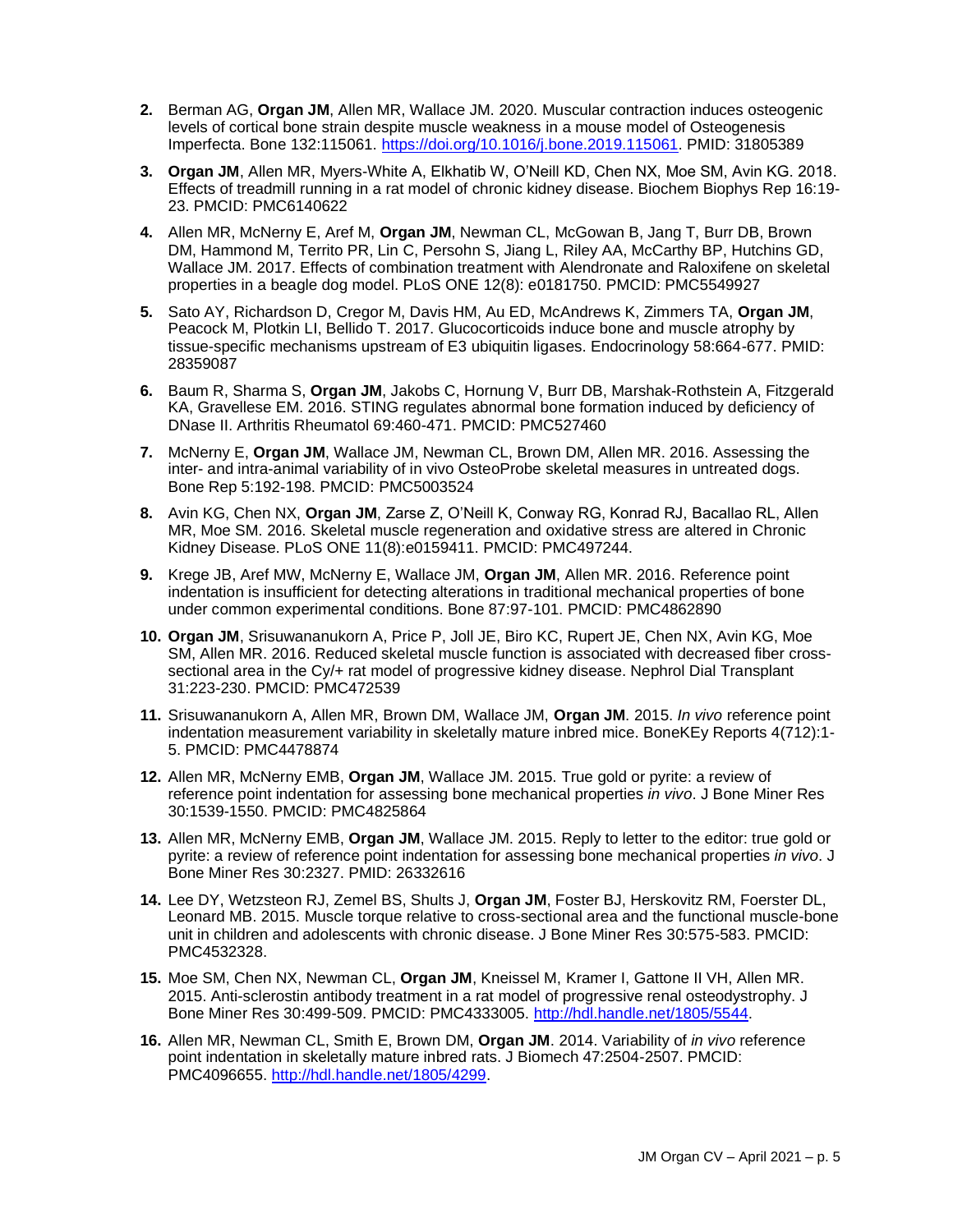- **17.** Moe SM, Chen NX, Newman CL, Gattone II VH, **Organ JM**, Chen X, Allen MR. 2014. A comparison of calcium to zoledronic acid for improvement of cortical bone in an animal model of CKD. J Bone Miner Res 29:902-910. PMCID: PMC3940692. [http://hdl.handle.net/1805/3644.](http://hdl.handle.net/1805/3644)
- **18.** Aref M, Gallant MA, **Organ JM**, Wallace JM, Newman CL, Burr DB, Brown DM, Allen MR. 2013. *In vivo* reference point indentation reveals positive effects of raloxifene on mechanical properties following 6 months of treatment in skeletally mature beagle dogs. Bone 56:449-453. PMCID: PMC3873633. [http://hdl.handle.net/1805/3375.](http://hdl.handle.net/1805/3375)
- **19.** Gallant MA, Brown DB, **Organ JM**, Allen MR, Burr DB. 2013. Reference-point indentation correlates with bone toughness assessed using whole-bone traditional mechanical testing. Bone 53:301-305. PMCID: PMC3563255. [http://hdl.handle.net/1805/4624.](http://hdl.handle.net/1805/4624)

#### *Invited Reviews in Biomedical Musculoskeletal Biomechanics:*

**20.** Allen MR, McNerny EMB, **Organ JM**, Wallace JM. 2015. True gold or pyrite: a review of reference point indentation for assessing bone mechanical properties *in vivo*. J Bone Miner Res 30:1539-1550. PMCID: PMC4825864

#### *Letters/Commentaries in Biomedical Musculoskeletal Biomechanics:*

**21.** Allen MR, McNerny EMB, **Organ JM**, Wallace JM. 2015. Reply to letter to the editor: true gold or pyrite a review of reference point indentation for assessing bone mechanical properties *in vivo*. J Bone Miner Res 30:2327. PMID: 26332616

#### **Educational Scholarship**

#### *Journal Articles in Scholarship of Teaching and Learning:*

- **1.** Byram J, **Organ JM**, Yard M, Schmalz N. 2019. Investigating student perceptions of a dissectionbased undergraduate gross anatomy course using Q methodology. Anat Sci Educ 13:149-157. PMID: 31025550. doi:10.1002/ase.1887.
- **2.** Hoffmann-Longtin K, **Organ JM**, Helphenstine JV, Reinoso DR, Morgan ZS, Weinstein E. 2018. Teaching advocacy communication to pediatric residents: the efficacy of applied improvisation as a training tool. Commun Educ 67:438-459.

#### *Invited Electronic Textbook Chapters:*

- 3. Organ JM, Byram J. 2019. [Appendix A: Osteology.](http://explorations.americananthro.org/wp-content/uploads/2019/11/Appendix-A-Osteology-V-2.0.pdf) In: Shook B, Aguilera K, Nelson K, Braff L, editors. *[Explorations: An Open Invitation to Biological Anthropology](https://pressbooks-dev.oer.hawaii.edu/explorationsbioanth/)*. Arlington, VA: American Anthropological Association, pp 1-48.
- **4. Organ JM**. 2017. *[Amirsys Anatomy Reference Center](http://app.anatomyreferencecenter.com/)*, Elsevier: Salt Lake City, UT. Author of **21 peer-reviewed gross anatomy learning modules for clinicians**: *Ankle and Foot; Anterior Compartment of Leg; Anterior Compartment of Thigh and Femoral Triangle; Arteries: Lower Limb; Deep Back Muscles; Foot Muscles; Gait; Hip Joint; Hip Muscles; Knee Joint and Popliteal Fossa;*  Lateral Compartment of Leg; Leg Muscles; Medial Compartment of Thigh; Posterior *Compartment of Leg and Tarsal Tunnel; Posterior Compartment of Thigh; Spinal Nerve Anatomy; Superficial Back Muscles; Superficial Structures of Lower Limb; Thigh Muscles; Veins: Lower Limb; Vertebral Column.*
- **5.** Morton D, Frankel P, Hoagland T, Nielsen M, **Organ J**, Pratt R, Tomco R, Wisco J, Zollinger J, Zumwalt A. 2012-2017. *AnatomyOne* (anatomyone.com)*,* Amirsys/Elsevier: Salt Lake City, UT. Author of **23 peer-reviewed gross anatomy e-learning modules for medical, professional, graduate, and undergraduate students and 100+ National Board of Medical Examinersstyle review questions**: *Anterior Compartment of Leg; Anterior Compartment of Thigh and Femoral Triangle; Arteries: Lower Limb; Deep Back Muscles; Foot; Foot Muscles; Gait; Hip Joint; Hip Muscles; Knee Joint and Popliteal Fossa; Lateral Compartment of Leg; Leg Muscles; Lower Limb; Lower Limb Muscles; Medial Compartment of Thigh; Posterior Compartment of Leg and Tarsal Tunnel; Posterior Compartment of Thigh; Spinal Nerve Anatomy; Superficial Back Muscles; Superficial Structures of Lower Limb; Thigh Muscles; Veins: Lower Limb; Vertebral Column.* In 2017, Elsevier closed anatomyone.com and repackaged it as *Amirsys Anatomy Reference Center* (above).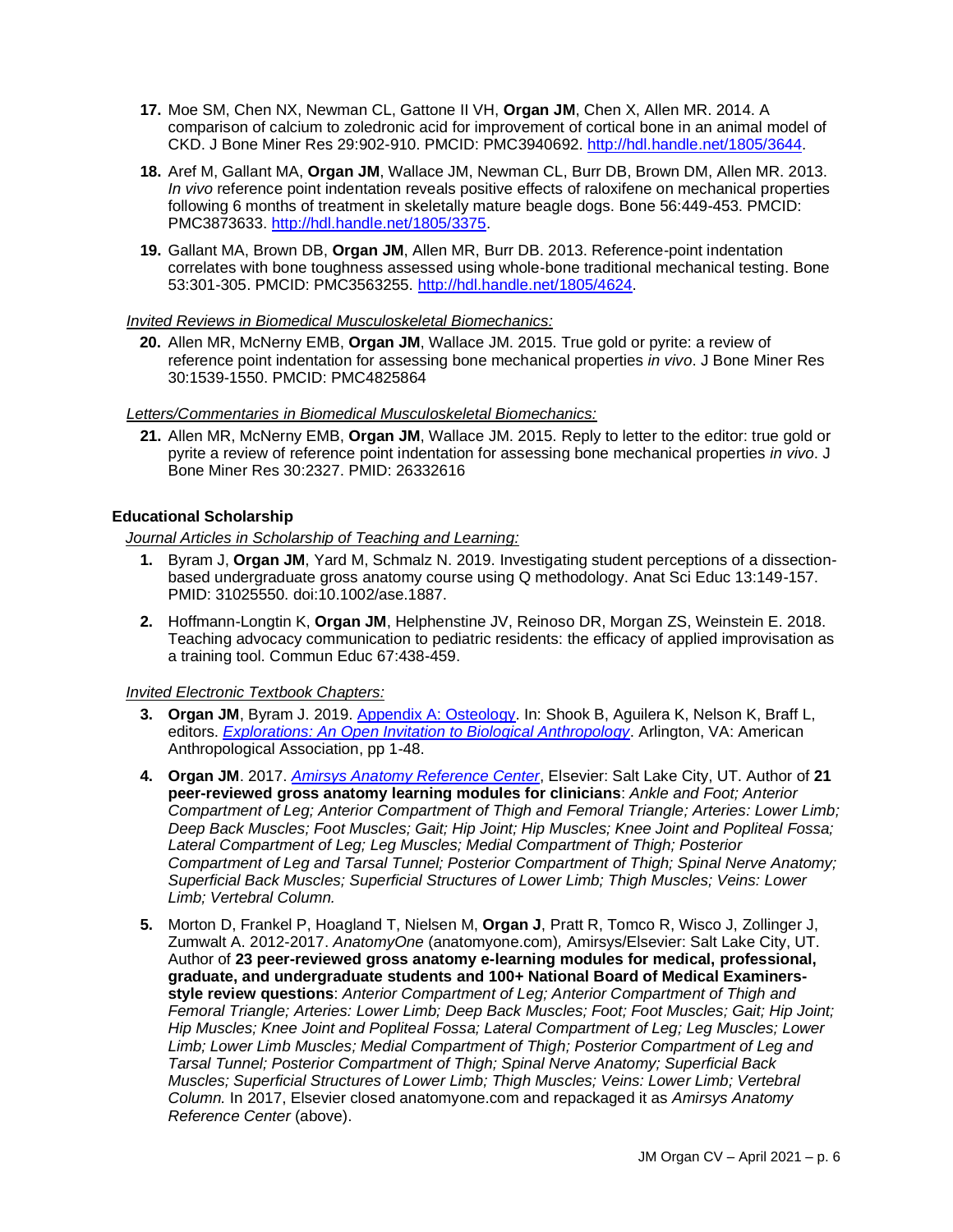#### *Anatomy Book Reviews:*

- **1. Organ JM**. 2016. Book Review, Primate Comparative Anatomy. Am J Phys Anthropol 160:361- 362.
- **2. Organ JM**. 2010. Book Review, Andreas Vesalius: The Making, The Madman, and The Myth. JAMA 304:215-216.
- **3. Organ JM**. 2009. Book Review, Lippincott Williams & Wilkins Atlas of Anatomy. JAMA 301:1828- 1829.
- **4. Organ JM**. 2008. Book Review, Thieme Atlas of Anatomy: General Anatomy and Musculoskeletal System, and Thieme Atlas of Anatomy: Neck and Internal Organs. JAMA 299:224-225.

#### **Manuscripts in Progress**

- **1.** In press (August 2020). Deane AS. Muchlinski MN, **Organ JM**. A muscular perspective on primate and human evolution: locomotor insights from muscle macrostructure, microstructure architectures. In: K Pitirri and JT Richtsmeier, eds. *Cell Processes in the Evolution of Primate Characteristics*. CRC Press. Scheduled for publication in 2021.
- **2.** In review (July 2020). Sanders KA, Philp JC, Jordon CY, Cale AS, Cunningham CL, **Organ JM**. Anatomy Nights: an international public engagement event increases audience knowledge of brain anatomy. Submitted to Science Communication on 7/30/20.

## **Classroom/Laboratory Teaching Experience** (\*course director)

## **Medical Courses**

| Advanced Regional Gross Anatomy for 4th Year Medical Students, IUSM (team taught)          | 2017-present |
|--------------------------------------------------------------------------------------------|--------------|
| Human Structure/Medical Human Anatomy, IUSM (team taught)                                  | 2012-present |
| Phase I Medical Human Anatomy Module (team taught), Saint Louis University (SLU)           | 2008-2012    |
| Phase I Molecular Biology & Genetics Tutorial (small group problem-based learning), SLU    | 2012         |
| Phase II Skin, Bone and Joint Module (team taught), SLU                                    | 2012         |
| Medical Human Anatomy, Johns Hopkins University School of Medicine (team taught)           | 2003-2007    |
| <b>Graduate Courses</b>                                                                    |              |
| History of Anatomy, IUPUI and IU Bloomington (team taught)                                 | 2021-present |
| *Distilling Your Message: Science Policy Edition, IUPUI                                    | 2020-present |
| *Functional Human Anatomy for Graduate Students, IUSM                                      | 2018-present |
| Gross Anatomy for Physician Assistant Students, IUSM (team taught)                         | 2013-2019    |
| Gross Anatomy for Doctor of Physical Therapy Students, IUSM (team taught)                  | 2012-2019    |
| *Improvisation for Scientists: Communicating Science, IUPUI                                | 2017-2019    |
| Graduate Research Communications, IUSM (team taught)                                       | 2017-2018    |
| Gross Anatomy for Physical/Occupational Therapy & Physician Asst Students (team taught)    | 2018         |
| *Distilling Your Message: Communicating Science (team taught), IUPUI                       | 2017         |
| Science Writing for Public Readers (team taught), IUPUI                                    | 2017         |
| <b>Undergraduate Courses</b>                                                               |              |
| *Undergraduate Cadaveric Human Anatomy, IUSM (course director & instructor)                | 2018-present |
| *Gross Anatomy for Allied Health Professionals (team taught), Saint Louis University (SLU) | 2008-2012    |
| *Basic Human Systemic Anatomy, SLU                                                         | 2011-2012    |
| Summer Institute in Anatomy, Johns Hopkins University School of Medicine (team taught)     | 2003-2004    |
| Gross Human Anatomy, University of Missouri (team taught)                                  | 2001-2002    |
| General Genetics, University of Missouri (laboratory instructor)                           | 2002         |

General Biology Laboratory for Non-Majors (laboratory instructor), University of Missouri *2001*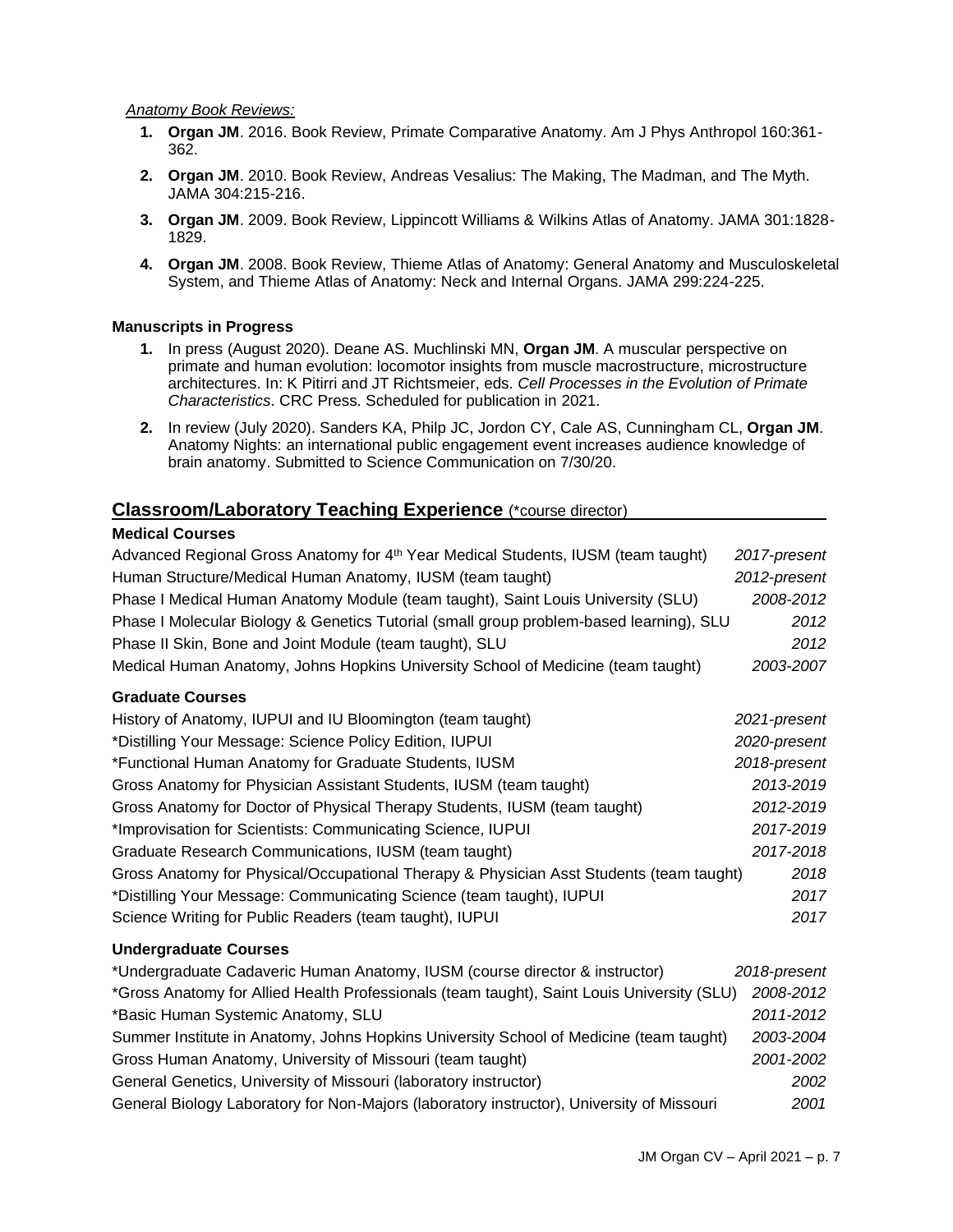# **Mentoring**

| <b>Faculty mentoring committees:</b> |                                                              |              |
|--------------------------------------|--------------------------------------------------------------|--------------|
| Jose Mas, DVM                        | Asst Prof of Clinical Anatomy, IU-Northwest, committee chair | 2018-present |
| <b>Graduate Academic Advising:</b>   |                                                              |              |
| Jiajun Li                            | IUSM Indiana Biomedical Gateway PhD advisory committee       | 2020-present |
| Lewis Paton                          | Univ of York (UK) Skill & Professional Development committee | 2020-present |
| <b>Emily Atkinson</b>                | IUSM Indiana Biomedical Gateway PhD advisory committee       | 2020-present |
| <b>Andrew Cale</b>                   | <b>IUSM Anatomy Education PhD advisory committee</b>         | 2020-present |
| Kyle Robertson                       | <b>IUSM Anatomy Education PhD advisory committee</b>         | 2019-present |
| Ellen Balensiefer                    | IUSM Clinical Anatomy & Physiology MS, academic advisor      | 2020-2021    |
| <b>Cody Hostetler</b>                | IUSM Clinical Anatomy & Physiology MS, academic advisor      | 2020-2021    |
| Maheen Khan                          | IUSM Clinical Anatomy & Physiology MS, academic advisor      | 2020-2021    |
| Megan Kruskie                        | IUSM Clinical Anatomy & Physiology MS, academic advisor      | 2020-2021    |
| E'Staria McFerrin                    | IUSM Clinical Anatomy & Physiology MS, academic advisor      | 2020-2021    |
| Kalissa Remund                       | IUSM Clinical Anatomy & Physiology MS, academic advisor      | 2020-2021    |
| Sonali Thakur                        | IUSM Clinical Anatomy & Physiology MS, academic advisor      | 2020-2021    |
| Samuel Garrison                      | IUSM Clinical Anatomy MS, academic advisor                   | 2019-2020    |
| Alexis Higgins                       | IUSM Clinical Anatomy MS, academic advisor                   | 2019-2020    |
| Naomi Schmalz                        | <b>IUSM Anatomy Education PhD qualifying exam committee</b>  | 2019         |
| <b>Clay Schnell</b>                  | <b>IUSM Clinical Anatomy MS, academic advisor</b>            | 2018-2019    |
| Katelyn Pickerell                    | <b>IUSM Clinical Anatomy MS, academic advisor</b>            | 2018-2019    |
| Joanna Loniewska                     | <b>IUSM Clinical Anatomy MS, academic advisor</b>            | 2018-2019    |
| Humza Syed                           | IUSM Clinical Anatomy MS, academic advisor                   | 2018-2019    |
| <b>Brielle Warnock</b>               | IUSM Clinical Anatomy MS, academic advisor                   | 2018-2019    |
| Rebecca Wisner                       | IUSM Clinical Anatomy MS, academic advisor                   | 2018-2019    |
| Nicholas Edwards                     | <b>IUSM Clinical Anatomy MS, academic advisor</b>            | 2018-2019    |
| <b>Courtney Mitchell</b>             | IUSM Clinical Anatomy MS, academic advisor                   | 2018-2019    |
| <b>Breena Miller</b>                 | IUSM Clinical Anatomy MS, academic advisor                   | 2018         |
| Samantha Houston                     | IUSM Clinical Anatomy MS, academic advisor                   | 2018         |
| Thesis committees:                   |                                                              |              |
| <b>Emily Atkinson</b>                | IUSM Indiana Biomedical Gateway PhD, committee member        | 2020-present |
| Naomi Schmalz                        | IUSM Anatomy Education PhD, committee member                 | 2017-present |
| Mohammad Aref                        | IUSM MD/PhD research committee member                        | 2016-present |
| Naomi Schmalz                        | Saint Louis University School of Medicine, MS advisor        | 2010-2012    |
| Colleen Steinkoenig                  | Saint Louis University School of Medicine, MS co-advisor     | 2008-2010    |
| Allyson Johnston                     | Saint Louis University School of Medicine, MS advisor        | 2008-2011    |
| Mark Humphrey                        | Saint Louis University School of Medicine, MS advisor        | 2008-2010    |
| Science communication internships:   |                                                              |              |
| Jessica Rech                         | Life-Health Sciences Internship for IUPUI undergraduates     | 2020-2021    |
| Kesha Bhatt                          | Life-Health Sciences Internship for IUPUI undergraduates     | 2019-2020    |
| <b>Tasnim Elmamoun</b>               | Life-Health Sciences Internship for IUPUI undergraduates     | 2017-2018    |
| Laboratory research rotations:       |                                                              |              |
| <b>Isabel Weber</b>                  | Indianapolis Project STEM for high school students           | 2018         |
| <b>Breena Miller</b>                 | <b>IUSM Clinical Anatomy MS student</b>                      | 2018         |
| Samantha Houston                     | <b>IUSM Clinical Anatomy MS student</b>                      | 2018         |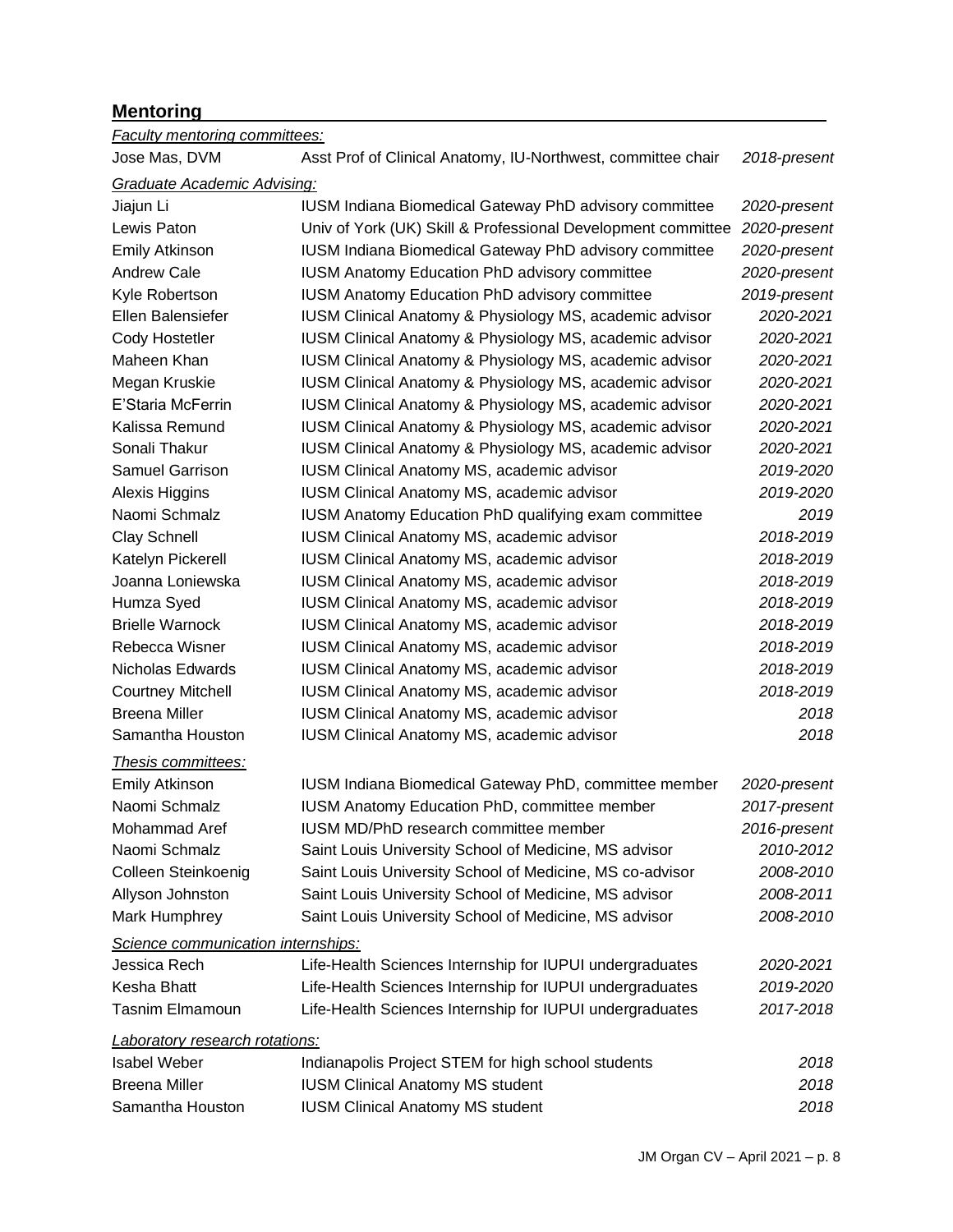| 2018<br>IUPUI undergraduate biology student<br>Arielle Payne<br>2017<br>Wiaam Elkhatib<br>Med Student Summer Research Program in Academic Medicine<br>Cardinal Ritter High School Biomedical Science Internship<br>2017<br>Mary Kozlowski<br>Jared Emenhiser<br>Life-Health Sciences Internship for IUPUI undergraduates<br>2016-2017<br>Morgan McLuckey <sup>1</sup><br>2016<br>Med Student Summer Research Program in Academic Medicine<br>Lexy Chavez<br>2015-2016<br>Indianapolis Project SEED program for high school students<br>2015-2016<br>Gregory Monnin<br>Life-Health Sciences Internship for IUPUI undergraduates<br>2015<br><b>Andrew Guitierrez</b><br>Indianapolis Project STEM program for high school students<br>Adam Myers-White <sup>1</sup><br>Med Student Summer Research Program in Academic Medicine<br>2015<br>Cayli Meizel-Lambert<br>IUSM Indiana Biomedical Gateway graduate program<br>2015<br>2014<br>Joseph Rupert<br>IUSM Indiana Biomedical Gateway graduate program<br>2014-2015<br>Benjamin Vickery<br>Life-Health Sciences Internship for IUPUI undergraduates<br>Wiaam Elkhatib<br>Life-Health Sciences Internship for IUPUI undergraduates<br>2014-2015<br>Indianapolis Project SEED program for high school students<br>2014<br>Paige Price<br>Andrew Srisuwananukorn <sup>2</sup> Med Student Summer Research Program in Academic Medicine<br>2014<br>Life-Health Sciences Internship for IUPUI undergraduates<br>2013-2014<br>Life-Health Sciences Internship for IUPUI undergraduates<br>2013-2014<br>Saint Louis University Forensics program for undergraduates<br>2010-2012<br>Chetna Sethi | Karolina Perschbacher     | IUPUI undergraduate anatomy student | 2018 |
|-------------------------------------------------------------------------------------------------------------------------------------------------------------------------------------------------------------------------------------------------------------------------------------------------------------------------------------------------------------------------------------------------------------------------------------------------------------------------------------------------------------------------------------------------------------------------------------------------------------------------------------------------------------------------------------------------------------------------------------------------------------------------------------------------------------------------------------------------------------------------------------------------------------------------------------------------------------------------------------------------------------------------------------------------------------------------------------------------------------------------------------------------------------------------------------------------------------------------------------------------------------------------------------------------------------------------------------------------------------------------------------------------------------------------------------------------------------------------------------------------------------------------------------------------------------------------------------------------------------------------------------------|---------------------------|-------------------------------------|------|
|                                                                                                                                                                                                                                                                                                                                                                                                                                                                                                                                                                                                                                                                                                                                                                                                                                                                                                                                                                                                                                                                                                                                                                                                                                                                                                                                                                                                                                                                                                                                                                                                                                           |                           |                                     |      |
|                                                                                                                                                                                                                                                                                                                                                                                                                                                                                                                                                                                                                                                                                                                                                                                                                                                                                                                                                                                                                                                                                                                                                                                                                                                                                                                                                                                                                                                                                                                                                                                                                                           |                           |                                     |      |
|                                                                                                                                                                                                                                                                                                                                                                                                                                                                                                                                                                                                                                                                                                                                                                                                                                                                                                                                                                                                                                                                                                                                                                                                                                                                                                                                                                                                                                                                                                                                                                                                                                           |                           |                                     |      |
|                                                                                                                                                                                                                                                                                                                                                                                                                                                                                                                                                                                                                                                                                                                                                                                                                                                                                                                                                                                                                                                                                                                                                                                                                                                                                                                                                                                                                                                                                                                                                                                                                                           |                           |                                     |      |
|                                                                                                                                                                                                                                                                                                                                                                                                                                                                                                                                                                                                                                                                                                                                                                                                                                                                                                                                                                                                                                                                                                                                                                                                                                                                                                                                                                                                                                                                                                                                                                                                                                           |                           |                                     |      |
|                                                                                                                                                                                                                                                                                                                                                                                                                                                                                                                                                                                                                                                                                                                                                                                                                                                                                                                                                                                                                                                                                                                                                                                                                                                                                                                                                                                                                                                                                                                                                                                                                                           |                           |                                     |      |
|                                                                                                                                                                                                                                                                                                                                                                                                                                                                                                                                                                                                                                                                                                                                                                                                                                                                                                                                                                                                                                                                                                                                                                                                                                                                                                                                                                                                                                                                                                                                                                                                                                           |                           |                                     |      |
|                                                                                                                                                                                                                                                                                                                                                                                                                                                                                                                                                                                                                                                                                                                                                                                                                                                                                                                                                                                                                                                                                                                                                                                                                                                                                                                                                                                                                                                                                                                                                                                                                                           |                           |                                     |      |
|                                                                                                                                                                                                                                                                                                                                                                                                                                                                                                                                                                                                                                                                                                                                                                                                                                                                                                                                                                                                                                                                                                                                                                                                                                                                                                                                                                                                                                                                                                                                                                                                                                           |                           |                                     |      |
|                                                                                                                                                                                                                                                                                                                                                                                                                                                                                                                                                                                                                                                                                                                                                                                                                                                                                                                                                                                                                                                                                                                                                                                                                                                                                                                                                                                                                                                                                                                                                                                                                                           |                           |                                     |      |
|                                                                                                                                                                                                                                                                                                                                                                                                                                                                                                                                                                                                                                                                                                                                                                                                                                                                                                                                                                                                                                                                                                                                                                                                                                                                                                                                                                                                                                                                                                                                                                                                                                           |                           |                                     |      |
|                                                                                                                                                                                                                                                                                                                                                                                                                                                                                                                                                                                                                                                                                                                                                                                                                                                                                                                                                                                                                                                                                                                                                                                                                                                                                                                                                                                                                                                                                                                                                                                                                                           |                           |                                     |      |
|                                                                                                                                                                                                                                                                                                                                                                                                                                                                                                                                                                                                                                                                                                                                                                                                                                                                                                                                                                                                                                                                                                                                                                                                                                                                                                                                                                                                                                                                                                                                                                                                                                           |                           |                                     |      |
|                                                                                                                                                                                                                                                                                                                                                                                                                                                                                                                                                                                                                                                                                                                                                                                                                                                                                                                                                                                                                                                                                                                                                                                                                                                                                                                                                                                                                                                                                                                                                                                                                                           |                           |                                     |      |
|                                                                                                                                                                                                                                                                                                                                                                                                                                                                                                                                                                                                                                                                                                                                                                                                                                                                                                                                                                                                                                                                                                                                                                                                                                                                                                                                                                                                                                                                                                                                                                                                                                           |                           |                                     |      |
|                                                                                                                                                                                                                                                                                                                                                                                                                                                                                                                                                                                                                                                                                                                                                                                                                                                                                                                                                                                                                                                                                                                                                                                                                                                                                                                                                                                                                                                                                                                                                                                                                                           | Jeremy Mihajlovich        |                                     |      |
|                                                                                                                                                                                                                                                                                                                                                                                                                                                                                                                                                                                                                                                                                                                                                                                                                                                                                                                                                                                                                                                                                                                                                                                                                                                                                                                                                                                                                                                                                                                                                                                                                                           | Jeffery Joll <sup>3</sup> |                                     |      |
|                                                                                                                                                                                                                                                                                                                                                                                                                                                                                                                                                                                                                                                                                                                                                                                                                                                                                                                                                                                                                                                                                                                                                                                                                                                                                                                                                                                                                                                                                                                                                                                                                                           |                           |                                     |      |

<sup>1</sup>Funded through the Comprehensive Musculoskeletal Training Program at IUSM (NIH T32AR065971; D Burr, A Robling, Co-PIs)

<sup>2</sup>Andrew was awarded 3<sup>rd</sup> Prize in the Medical Student Summer Research Program in Academic Medicine Oral Presentation Competition.

<sup>3</sup>Jeffery was awarded an IUPUI Undergraduate Research Opportunity Program (UROP) grant in April 2014, "Effects of multidirectional, off-axis loading exercises on musculoskeletal biomechanical properties". This small grant supported his travel to EB2015 to present the results of this project in a poster presentation.

# **Invited Presentations**

## *Invited Research Presentations:*

| 19th Congress of the International Federation of Associations of Anatomists, London, UK    | 2019 |
|--------------------------------------------------------------------------------------------|------|
| Anatomical Society Winter Meeting, Lancaster, UK                                           | 2019 |
| University of Tennessee, Knoxville, Department of Anthropology - Special Topics in Anatomy | 2016 |
| Indiana University - Purdue University Indianapolis, Department of Biomedical Engineering  | 2015 |
| Indiana University – Purdue University Indianapolis, Department of Biology                 | 2015 |
| Indiana University School of Medicine, Laboratory Animal Resource Center                   | 2015 |
| Indiana University School of Medicine, Department of Surgery                               | 2014 |
| American Association of Physical Anthropologists, Invited Symposium                        | 2014 |
| University of Tennessee, Knoxville, Department of Anthropology – Special Topics in Anatomy | 2014 |
| Indiana University School of Medicine Statewide Anatomy Retreat                            | 2013 |
| University of Kentucky College of Medicine, Department of Anatomy and Neurobiology         | 2013 |
| Washington University in St. Louis, Department of Anthropology                             | 2012 |
| University of Tennessee, Knoxville, Department of Anthropology - Special Topics in Anatomy | 2012 |
| Midwestern University, Chicago College of Osteopathic Medicine, Department of Anatomy      | 2011 |
| Indiana University School of Medicine, Department of Anatomy and Cell Biology              | 2011 |
| Ohio State University College of Medicine, Division of Anatomy                             | 2010 |
| Washington University School of Medicine                                                   | 2010 |
| Saint Louis University, Department of Biology                                              | 2010 |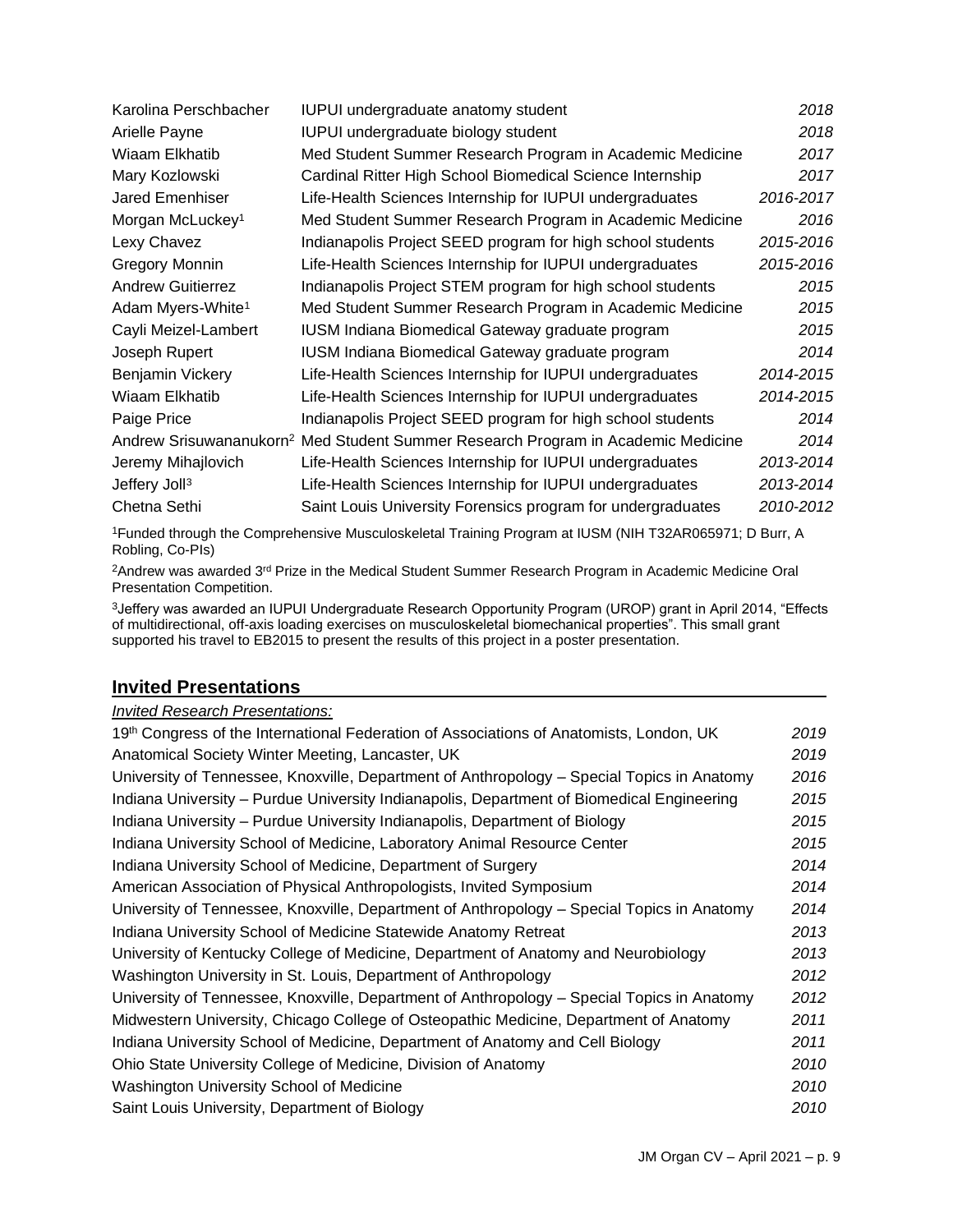| Washington University School of Medicine, Program in Physical Therapy                           | 2010      |
|-------------------------------------------------------------------------------------------------|-----------|
| American Association for Anatomy, Invited Symposium at Annual Meeting                           | 2010      |
| University of Tennessee, Knoxville, Department of Anthropology - Special Topics in Anatomy      | 2010      |
| Southern Illinois University School of Dental Medicine, Dept of Development, Growth & Structure | 2009      |
| Kennedy Krieger Research Institute, Research in Brian Injury Group                              | 2008      |
| Saint Louis University School of Medicine, Center for Anatomical Science & Education            | 2008      |
| University of Minnesota-Twin Cities, Department of Anthropology                                 | 2007      |
| American Association for Anatomy, Invited Symposium at Annual Meeting                           | 2006      |
| <b>Invited Science Communication Workshops:</b>                                                 |           |
| Lifespan Institute, University of Kansas, Lawrence, KS                                          | 2020      |
| IU Consortium for the Study of Religion, Ethics & Society (4 sessions), Indianapolis, IN        | 2019-2020 |
| Anatomical Society Winter Meeting, Lancaster, UK                                                | 2019      |
| Hull York Medical School, Heslington, York, UK                                                  | 2019      |
| LifeOmics, Life Apps Bloggers Conference, Indianapolis, IN                                      | 2019      |
| Office of Vice Chancellor for Research, Mississippi State University, Starkville, MS            | 2019      |
| American Association for Anatomy Science Communication Boot Camp                                | 2019      |
| Stowers Institute & University of Kansas School of Medicine, Kansas City                        | 2019      |
| Marian University College of Osteopathic Medicine, Biomedical Masters Program                   | 2019      |
| American Fisheries Society, Indiana Chapter                                                     | 2019      |
| Society of Clinical Research Associates - Indianapolis Chapter                                  | 2018      |
| Indiana University School of Medicine, CAREERX Postdoctoral Professional Development Series     | 2018      |
| Marian University College of Osteopathic Medicine, Biomedical Masters Program                   | 2018      |
| Indiana Physiological Society, Invited Workshop, Taylor University                              | 2018      |
| University of Tennessee, Knoxville, Department of Anthropology - Special Topics in Anatomy      | 2018      |
| Indiana University - Purdue University Indianapolis, Graduate School                            | 2017      |
| Women's Global Health Institute/Nutrition Science Corporate Affiliates, Purdue University       | 2017      |
| Indiana University School of Medicine, Department of Anatomy and Cell Biology Education Series  | 2017      |
| American Association for Anatomy, Invited Workshop                                              | 2017      |
| Indiana State Museum, Indianapolis                                                              | 2017      |
| Louisiana State University Health Sciences Center                                               | 2017      |
| Pint of Science - Indianapolis, Central Indiana Science Outreach                                | 2017      |
| <b>Invited Science Outreach Presentations:</b>                                                  |           |
| GenCon Online (COVID-19), Science of Science Fiction Panel, organized by Indiana Sciences       | 2020      |
| Allisonville Elementary, Indianapolis, IN, 5 <sup>th</sup> Grade, Skype a Scientist             | 2020      |
| Leonardo da Vinci the Anatomist, Memorial Colloquium, Chateau d'Amboise, Amboise, France        | 2019      |
| GenCon, Science of Science Fiction Panel, organized by Indiana Sciences                         | 2019      |
| Allisonville Elementary, Indianapolis, IN, 5 <sup>th</sup> Grade, Skype a Scientist             | 2019      |
| The Da Vinci Pursuit, Indianapolis, IN                                                          | 2019      |
| GenCon, Science of Science Fiction Panel, organized by Indiana Sciences                         | 2018      |
| Indy PopCon, Scientist AMA (Ask Me Anything), organized by Indiana Sciences                     | 2018      |
| John Shaw Billings History of Medicine Society, Indiana University School of Medicine           | 2018      |
| Allisonville Elementary, Indianapolis, IN, 5 <sup>th</sup> Grade, Skype a Scientist             | 2018      |
| Indiana State Museum, March for Science Indianapolis, Day for Science                           | 2018      |
| Center for Inquiry, Indianapolis                                                                | 2017      |
| Towne Meadow Elementary, Carmel, IN, 4th Grade                                                  | 2017      |
| Indiana Humanities Council/March for Science-Indianapolis/Central Indiana Science Outreach      | 2017      |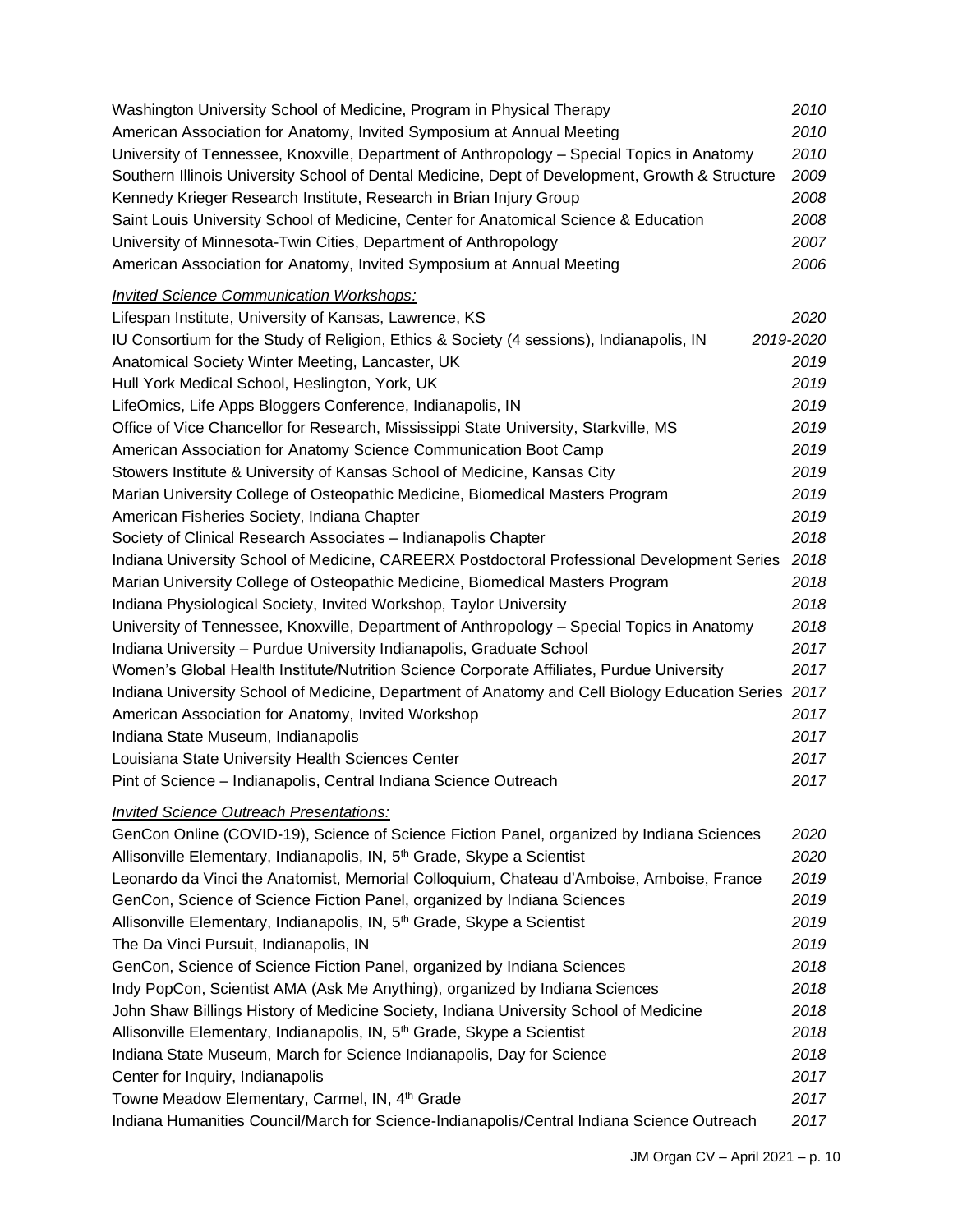#### **Science Communication and Outreach**

| Print & Electronic Media                                                                      |      |
|-----------------------------------------------------------------------------------------------|------|
| <b>Science Has a Communication Problem, IFAA PLEXUS</b>                                       | 2019 |
| <b>Featured Alumnus of Alan Alda Center for Communicating Science</b>                         | 2018 |
| <b>Giz Asks: Why Do We Have Butts?</b> Gizmodo.com                                            | 2018 |
| <b>Interviewed about science communication, Australian Prevention Partnership Centre</b>      | 2017 |
| Featured Expert at Books, Brains & Booze, Indiana Humanities & Indiana Sciences, Inc          | 2017 |
| <b>Science has a Communication Problem - Together We Can Solve It, Anatomy Now</b>            | 2017 |
| <b>TV, Radio &amp; Podcast Appearances</b>                                                    |      |
| <b>Science of Science Fiction Panel, GenCon Online</b> , Indiana Sciences, Inc                | 2020 |
| <b>Science Night, Episode 5: Science of Science Fiction from GenCon Online</b>                | 2020 |
| <b>Science Night, Episode 3: Jason Organ</b> , Hosted by James Reed, Dartmouth College        | 2020 |
| <b>Anatomy Education Podcast, Episode 111: Lockdown Special X, University of Leeds, UK</b>    | 2020 |
| <b>Anatomy Education Podcast, Episode 109: Lockdown Special IX, University of Leeds, UK</b>   | 2020 |
| <b>Anatomy Education Podcast, Episode 107: Lockdown Special VIII, University of Leeds, UK</b> | 2020 |
| <b>Anatomy Education Podcast, Episode 105: Lockdown Special VII, University of Leeds, UK</b>  | 2020 |
| <b>Anatomy Education Podcast, Episode 104: Lockdown Special VI, University of Leeds, UK</b>   | 2020 |
| <b>Anatomy Education Podcast, Episode 103: Lockdown Special V, University of Leeds, UK</b>    | 2020 |
| <b>Anatomy Education Podcast, Episode 101: Lockdown Special IV, University of Leeds, UK</b>   | 2020 |
| <b>Anatomy Education Podcast, Episode 100: Lockdown Special III, University of Leeds, UK</b>  | 2020 |
| <b>Anatomy Education Podcast, Episode 99: Lockdown Special II, University of Leeds, UK</b>    | 2020 |
| <b>Lessons Learned: Medical Ethics and Auschwitz</b> , WICR's She Says Art, He Says Science   | 2020 |
| Leonardo da Vinci, Anatomist, WICR radio program, She Says Art, He Says Science               | 2019 |
| <b>Anatomy Education Podcast, Episode 29: Dr. Jason Organ, University of Leeds, UK</b>        | 2018 |
| <b>Guest on SciComm Monday Podcast</b> , Hosted by Nicole Wood, wildlife biologist            | 2017 |
| <b>Interviewed about Science Communication Workshop</b> , Experimental Biology TV, EB2017     | 2017 |
|                                                                                               |      |

#### *Social Media Science Channels*

*Curator of [AnatSciEduc Twitter](https://twitter.com/AnatSciEduc) (>1000 followers) and [Facebook](https://www.facebook.com/anatomical.sciences.education/?eid=ARDFirOZOA73j4lz8tUcO1C24ZJnzNBQBU1GVFKC9kDM01j1wqWmfOfNBguf-E25eveVpaN1v6gu4N4w) (>2200) accounts 2020-present Curator of [SciCommPLOS Twitter](https://twitter.com/scicommplos) account (>2100 followers) 2017-present Guest Curator of [IAmSciComm Twitter](@IAmSciComm%20Twitter%20account) Account (June 4-9) 2018*

#### **Grant and Manuscript Reviews**

- -- LSB Leakey Foundation
- -- American Association for Anatomy
- -- Research Foundation Flanders
- -- American Journal of Human Biology
- -- American Journal of Physical Anthropology
- -- American Journal of Physiology Cell Physiology
- -- Anatomical Record
- -- Anatomical Sciences Education
- -- Anatomy Research International
- -- Anthropological Science
- -- Biological Journal of the Linnean Society
- -- Bone
- -- Bone Reports
- -- Calcified Tissue International
- -- Clinical Anatomy
- -- Folia Primatologica
- -- Journal of the American Medical Association
- -- Journal of Applied Physiology
- -- Journal of Bone and Mineral Metabolism
- -- Journal of Experimental Biology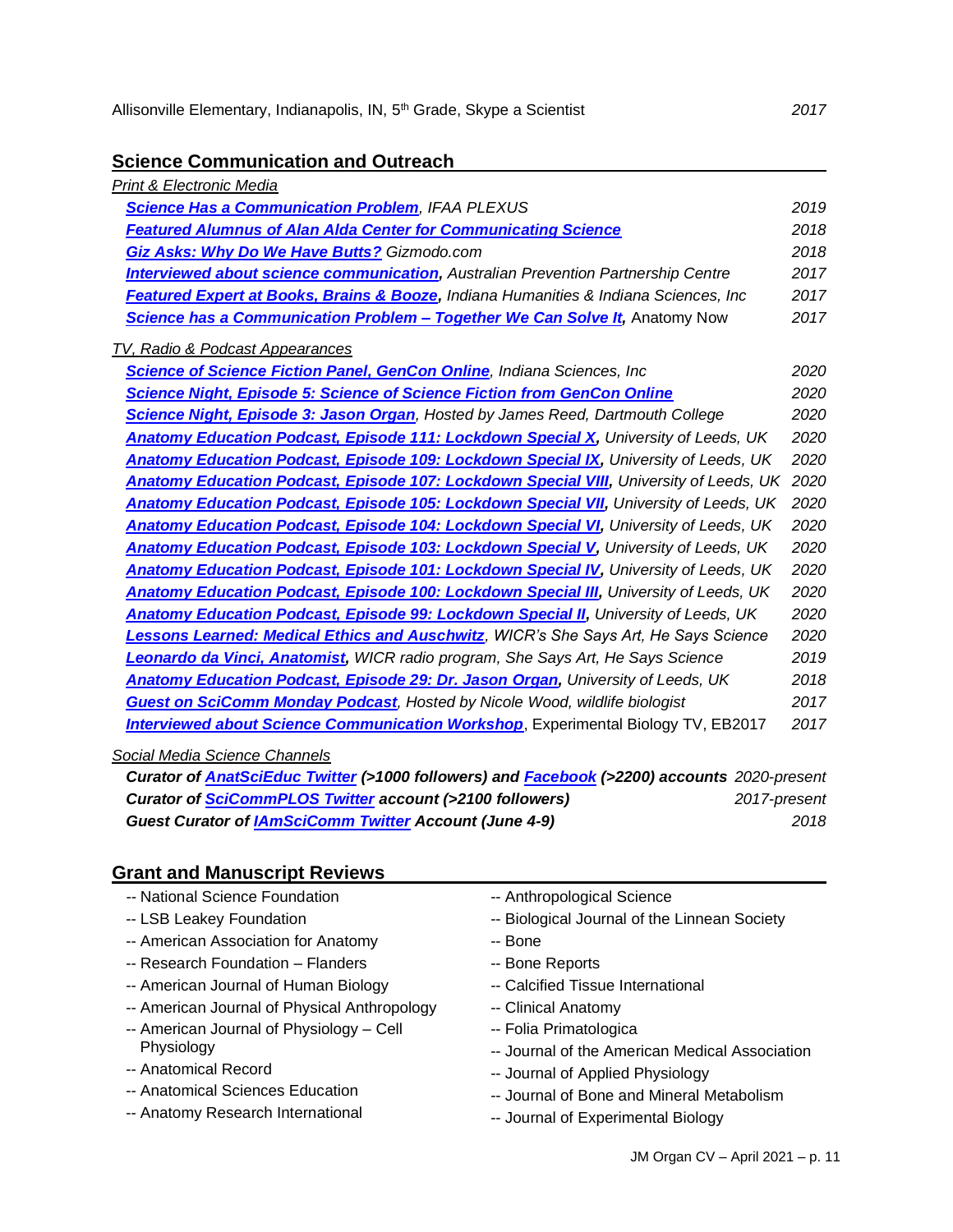- -- Journal of Human Evolution
- -- Journal of Mammalogy
- -- Journal of Musculoskeletal and Neuronal **Interactions**
- -- Journal of Osteoporosis
- -- Journal of Visualized Experiments (JoVE)
- -- National Geographic Books
- -- Neuroscience Letters
- -- Osteoporosis International
- -- Paleontologia Africana
- -- PLOS One
- -- Primates
- -- Proceedings of the Royal Society B
- -- Physiology
- -- Zoological Journal of the Linnean Society

# **Professional Service – Off Campus**

| <b>American Association for Anatomy:</b>                                                            |              |
|-----------------------------------------------------------------------------------------------------|--------------|
| Co-Curator, Online Teaching Resources Community-AnatomyConnected                                    | 2020-present |
| Member, Diversity, Equity, and Inclusion Committee                                                  | 2019-present |
| Chair, Awards Portfolio Task Force                                                                  | 2018-present |
| Chair, Recognition Award Task Force                                                                 | 2019-2020    |
| Organizer and Trainer, Science Communication Bootcamp                                               | 2019         |
| Elected Member, Board of Directors                                                                  | 2016-2019    |
| Member, Diversity and Inclusion Task Force                                                          | 2016-2019    |
| Participant, Strategic Planning Retreat                                                             | 2017         |
| Symposium Organizer, Annual Meeting at Experimental Biology                                         | 2017         |
| Reviewer, Innovations Grant Program Review Panel                                                    | 2016         |
| Member, Online Community Task Force                                                                 | 2014         |
| Participant, Strategic Planning Retreat                                                             | 2013         |
| Member, Strategic Planning Task Force                                                               | 2013         |
| Member, Scientific Affairs Committee                                                                | 2011-2014    |
| Member, 125 <sup>th</sup> Anniversary Task Force                                                    | 2010-2013    |
| Member, Public Affairs Committee                                                                    | 2010-2016    |
| Guest Editor, Special Issue of Anatomical Record journal, April Issue                               | 2010         |
| Symposium Organizer, Annual Meeting at Experimental Biology                                         | 2010         |
| Chair, Advisory Committee for Young Anatomists                                                      | 2008-2010    |
| Symposium Organizer, Annual Meeting at Experimental Biology                                         | 2008         |
| Member, Advisory Committee for Young Anatomists                                                     | 2006-2008    |
| National:                                                                                           |              |
| <b>FASEB Publications and Communications Committee</b>                                              | 2016-2019    |
| Early Career Reviewer, Center for Scientific Review, National Institutes of Health                  | 2014         |
| American Assoc of Physical Anthropologists Anatomical Science Student Award Committee               | 2012-2013    |
| Reviewer for American Physiological Society Archive of Teaching Resources, LifeSciTRC.org 2011-2013 |              |
| Scientific Program Committee, American Association of Physical Anthropologists                      | 2008-2010    |
| Local:                                                                                              |              |
| Member, Board of Directors, Indianapolis Jewish Community Relations Council                         | 2020-present |
| Missouri State Anatomical Board                                                                     | 2009-2012    |
| St. Louis Anatomical Board                                                                          | 2009-2012    |
|                                                                                                     |              |

# **Professional Service – On Campus**